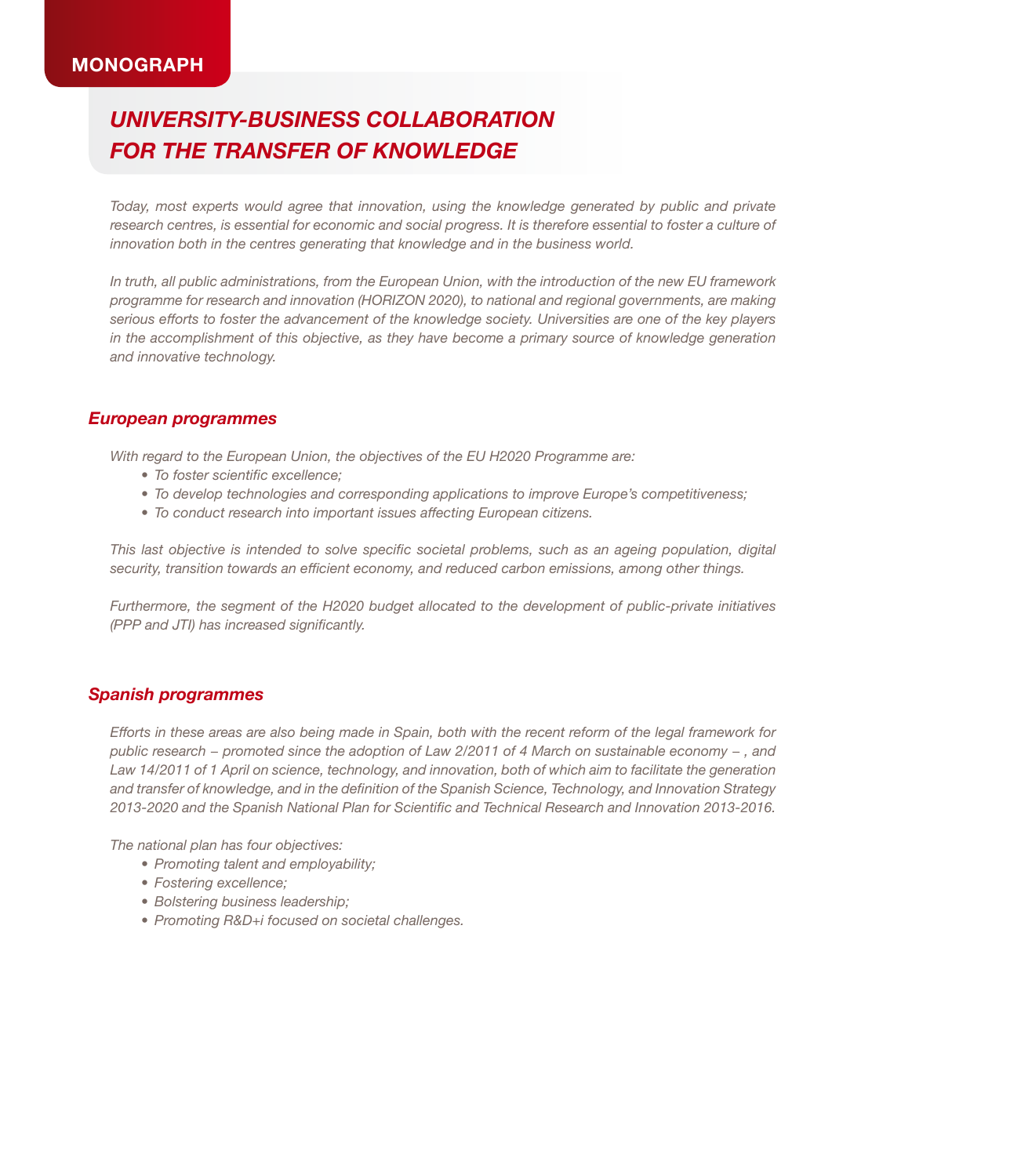#### *Catalan programmes*

*In Catalonia, Law 1/2003 of 19 February concerning Catalan universities notes in its introduction that one of the fundamental objectives of the public university system in Catalonia is the "creation, transmission, and dissemination of scientific, humanistic, technical, and professional culture and knowledge, as well as preparation for professional practice."*

*The 2010-2013 Research and Innovation Plan of Catalonia, in turn, defines its objectives and strategic lines for the development of research and innovation in Catalonia.*

*Today, with the development of the Research and Innovation Strategies for Smart Specialization in Catalonia (RIS3CAT) programme, the Catalan Government (Generalitat de Catalunya), in conjunction with all other stakeholders, has defined the following strategic objectives:*

- *• To strengthen the competitiveness of the business environment;*
- *• To promote new economic activities emerging from research, creativity, and innovation in order to create and exploit new market niches;*
- *• To consolidate Catalonia as a European centre of knowledge and connect creative and technological capabilities, both in existing and emerging sectors;*
- *• To generally improve the Catalan system of innovation: strengthening business competitiveness and directing policies towards encouraging innovation, internationalization, and entrepreneurship.*

*The Industrial Doctorate Plan is a strategy of the Catalan Government, in collaboration with Catalan universities, which aims to contribute to the transfer of technology and knowledge generated by universities, retaining talent, and placing doctoral students in companies to conduct R&D+i projects.*

#### *Catalan university programmes*

*All of the Catalan universities are developing new mechanisms to promote research activities within the university community and to actively involve university research staff in those activities, as well as mechanisms to:*

- *• increase knowledge transfer using the results of research activities;*
- *• generate new business projects based on innovation;*
- *• foster greater scientific, technical, and artistic collaboration in conjunction with other public or private institutions.*

*In order to implement this transfer of knowledge, all universities have professionalized structures, transfer offices (TTOs) which are responsible for facilitating and managing the transfer from universities to the business, social, and institutional arenas. These transfer offices basically serve as mediators between university research groups and the companies and institutions which could benefit from the knowledge and technology generated. They also support teacher-researchers throughout the transfer process, negotiate with different organizations or corporations regarding the conditions for collaboration, and prepare transfer agreements, etc.*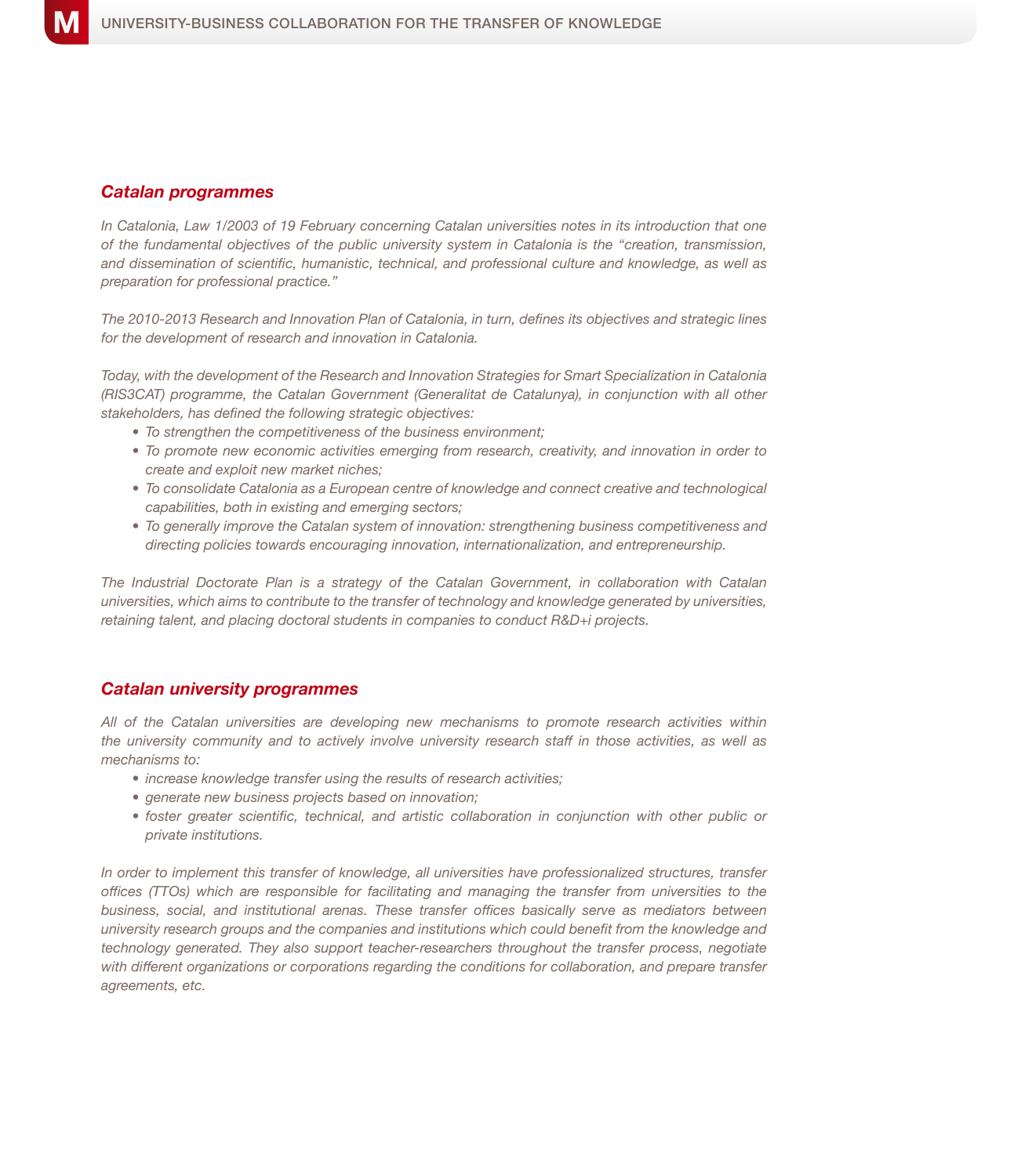*This cooperation in innovation between universities and companies is accomplished in several different ways, as shown in Table 9:*

- *• R&D and consultancy agreements*
- *• University-business collaboration projects*
- *• Contracts for the provision of services*
- *• Licensing agreements for the use of patents/technology*

*The above information aims to demonstrate that institutions and administrations at all levels are on the right road towards making the knowledge society a reality. It is not an easy road to travel for either universities or for businesses, but it is perfectly clear that if we want to get there, we will have to work together.*

*Therefore, this year's monograph will present several success stories of university-business collaboration involving the public universities of Catalonia in the areas of research, development, and business innovation, demonstrating that we are committed every day to delivering and transferring knowledge and technologies from universities to the business world and to society as a whole. All of this rides on the firm conviction that by working side by side it is possible to achieve an innovative society committed to the values of the 21st century.*

*Some of these success stories illustrate timely collaborations to develop business innovation projects, and others demonstrate the public-private relationship via contracts for the transfer of knowledge/technology which have resulted in the creation of new spin-off companies, arising from Catalan universities.*

*What is also clearly reflected in these stories is that the Catalan science and technology system consists of universities supported by research centres of excellence, science parks and clusters, university hospitals, technological centres, and business innovation departments.*

*For Catalan universities, the road towards innovation requires a change in mindset so that any knowledge or technology that might provide value to society (in addition to being published in internationally recognized scientific journals) is, in fact, transferred to society, achieving an economic impact and, ultimately, affecting the citizens, who can in turn generate funding to support research. We thus come full circle, and by generating wealth, everybody wins.*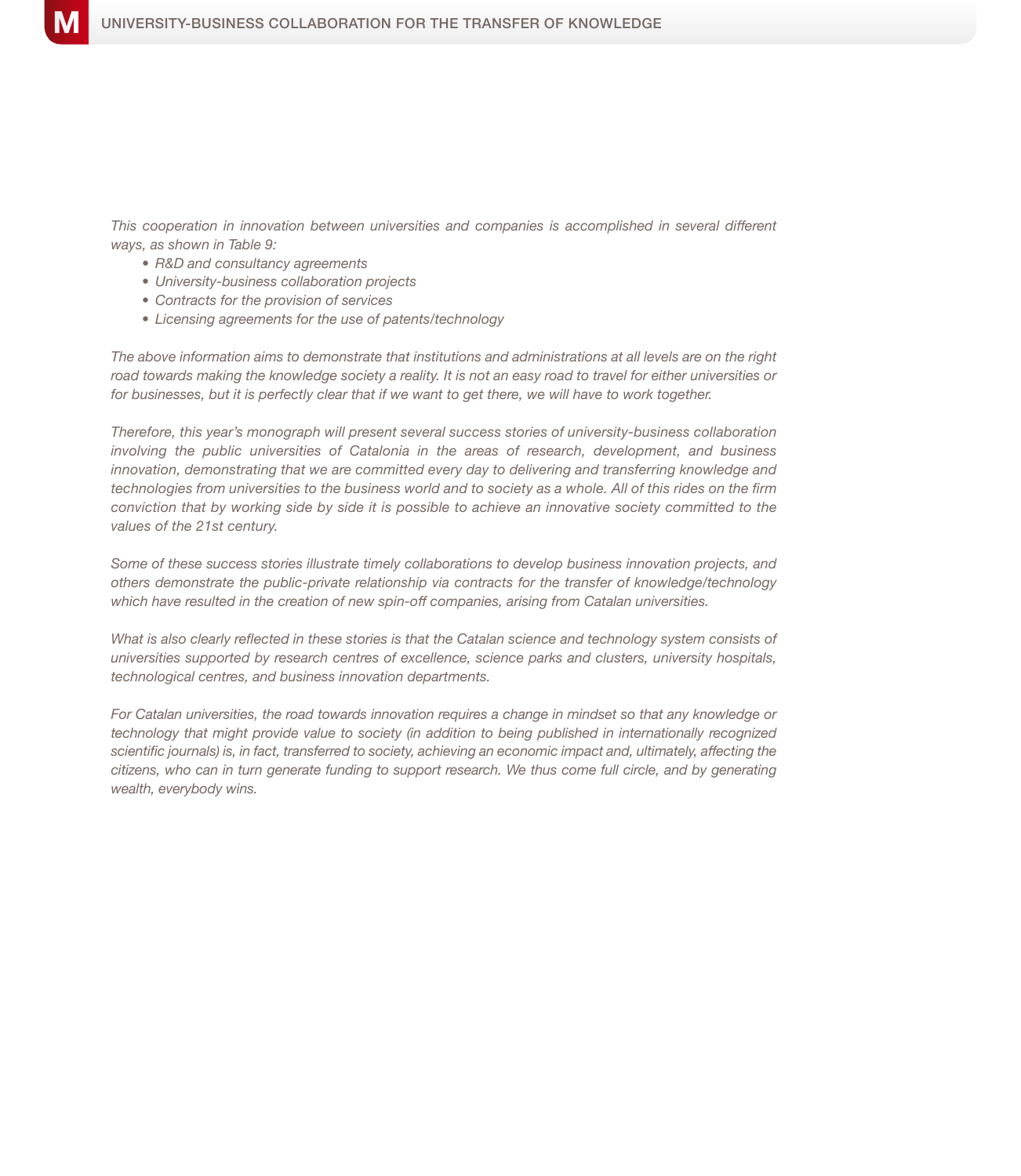## *UniversiTY OF Barcelona*

## *Marketing a kit to test for hepatitis A in food*

#### *Ceeram - UB*

*Certain types of food, such as molluscs and various fruits and vegetables, may become contaminated during the production process with very harmful viruses, such as hepatitis A and noroviruses. In Europe there have recently been several incidents of contamination involving imported food which have had farreaching health impacts, resulting in financial losses for the food industry. This occurs as a result of a*  lack of regulation in the European Union concerning the control procedures for foodborne viruses and, so far, a lack of suitable technology capable of providing large-scale control. Ten years ago the European *Standardization Committee was established in order to elect and approve a benchmark method for analysing virus contamination in food items. The defined method is based largely on the results of the Enteric Virus Research Group at the University of Barcelona.* 

*The Enteric Virus Research Group of the UB, led by Doctors Albert Bosch and Rosa M. Pintó, has also adapted the aforementioned method in the form of a kit to test for hepatitis A in food. The method was protected by two international PCT patents in 2008. The first concerns diagnosing hepatitis A, and the second pertains to controls to standardize the technique. These patents open the door for the sale of the method in the EU, but reserve exploitation rights in the rest of the world. The kit for detecting hepatitis A in*  food is a unique product that simplifies control of possible contamination, thus avoiding the need to wait days or even weeks for results and the subsequent financial losses. Furthermore, the fact that the procedure is standardized means it can be used by people without scientific training. At the same time, it reduces the *risk for importers when transporting food, preventing possible monetary losses due to the confiscation or quarantine of such products.*

*In 2006, a French company called Ceeram came on the scene, an organization involved in leading research in this field. Ceeram began its activities in 2005, with a focus on the marketing and sale of solutions for analysing viral contamination in food. Ceeram funded the research group's patents because it believed that when imposing a standard process for analysing contamination in food, having this patent would represent a significant competitive advantage.* 

*This case and the research group's experience in other projects demonstrates the difficulty of transferring knowledge and patents in the industrial sector. Large companies are not normally interested in new projects until they see that they are mature enough and sufficiently tested. In fact, in the case of the test kit for hepatitis A in food, before entering into contact with Ceeram, discussions were underway with an American*  multinational company which refused to incorporate the patent into its portfolio. However, this multinational *company has reached an agreement with Ceeram to distribute the kit, taking advantage of its international presence.* 

*So far the results have been very positive for all parties, and Ceeram is about to surpass the 'friends and family' funding stage and move forward to attract further investment, presenting profits from the past two years of sales which exceed one million euros and have increased by 200% since 2011.* 

*As for the university involved in the project, which has been transferred to the Bosch & Gimpera Foundation, this represents a good example of how a technology developed in a university lab can reach society. The University of Barcelona will receive a percentage (royalties) of the profits earned by Ceeram through sales of these kits which incorporate patented technology developed by the University of Barcelona.*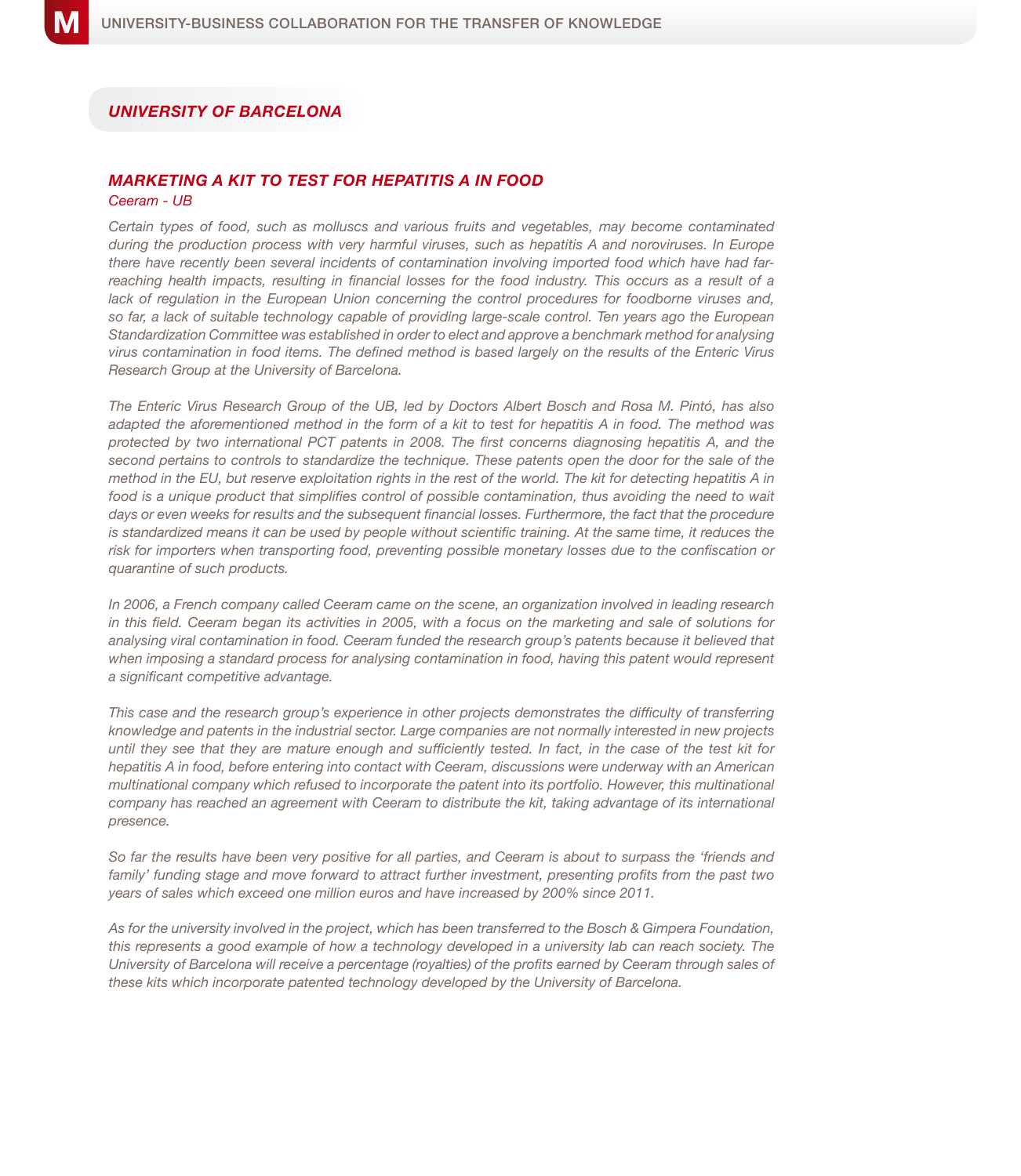## *Autonomous University of Barcelona*

#### *Study and treatment of Sanfilippo syndrome Laboratoris Esteve - UAB*

*In Sanfilippo syndrome A, or Mucopolysaccharidosis IIIA (MPS IIIA), the mutation of a gene causes an individual's cells to begin to accumulate a substance called glycosaminoglycans, which cause damage in the affected cells and degenerative disorders in the organs, primarily the brain. The syndrome is hereditary, and if both the mother and father carry the mutated gene, their children have a 25% chance of developing the disease. The syndrome appears in children starting around age 4 in the form of a neurodegenerative disease, and life expectancy is typically between 15 and 20 years. Sanfilippo syndrome is considered a rare disease since its incidence is very low and, depending on the variant, affects anywhere from 1 out of every 100,000 to 1 out of every 1 million people. There is currently no treatment available and children affected by the disease only receive palliative therapies in order to alleviate some of their symptoms.* 

*In 2006, the group led by Dr. Fàtima Bosch from the CBATEG (Centre for Animal Biotechnology and Gene Therapy at the Autonomous University of Barcelona) began to study the disease using gene therapy to attack the root of the problem through gene transfer in order to correct the deficiency at the DNA level. The project started with a contribution in the form of grants provided by MPS Spain, but it soon became apparent that additional funding was needed. In 2009, the project was fully incorporated into the R&D strategy of the company Esteve Laboratories, which develops certain projects entirely with internal means and others in collaboration with external centres, as in this case. The UAB group's project posed a major challenge: gene*  therapy for the treatment of hereditary diseases is a pioneering area of science with an immense social *impact. For the same reasons, it also carries a high risk. This is why an alliance was established in the form of a public-private partnership wherein the UAB group designs and tests therapeutic approaches in animal models, and Esteve is responsible for presenting the therapy to the regulating authorities, the EMA in the case of Europe and the FDA in the United States.* 

*One of Esteve's main contributions has been filling in the gaps between the research and the industrialization of the product. The company is also responsible for the proper management of the regulatory approval process and has thus ensured the stability and quality of the product. The latter was another major challenge because the CBATEG group did not have the facilities, investment capacity, or experience necessary for standardizing the processes involved in order to go from pre-clinical testing to a product suitable for clinical trials. In the context of this partnership, it is also interesting to observe how the agreement is reflected in economic terms. The key at all times has been transparency between the two parties. In late 2013, there*  was a new change in the approach to the operating model. First of all, there was the process of evaluation *by the regulating authorities, and secondly, a slight improvement in the economic situation led Esteve to fully assume the costs required for subsequent phases. These next steps are extremely delicate and costly, and clinical trials are expected to begin in the coming months.*

*The impact of the eventual marketing of the therapy for MPS IIIA is obvious given the nature of the problems it causes. However, this project has also impacted two other areas related to the collaborative processes between universities and companies. For one thing, the approach to therapies for genetic diseases based on the techniques developed in the MPS IIIA project will also be applicable to many other cases and circumstances. The success of the MPS IIIA project and the patents obtained pave the way for research into other genetic diseases which can also be treated. And, above all, the experience has been important because it will prevent similar projects from reaching a point when they are no longer feasible and must be abandoned, with the consequent waste of resources.*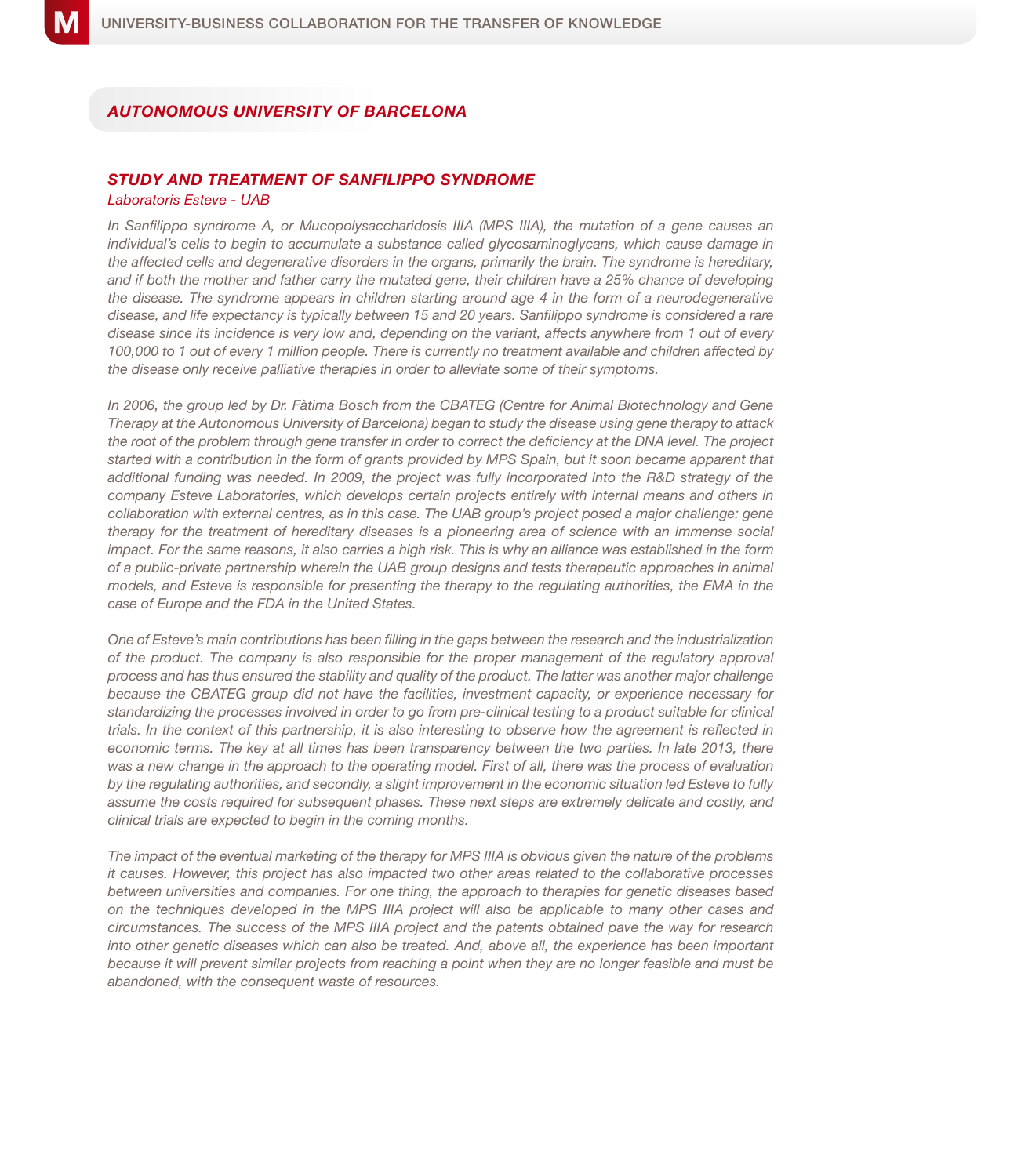## *Polytechnic University of Catalonia*

#### *Alliance for business development: hydrogen catalysts for fuel cells PIME - UPC*

*In 2008, a Basque SME specializing in engineering and designing power sources and energy storage components got into contact with the Institute of Energy Technologies (INTE) of the Polytechnic University of Catalonia (UPC). After many years working as a supplier of structures for third parties, and having acquired state-of-the-art commercial knowledge, the company saw that there was an unmet need for the telecommunications industry and data centres: power reactors running on hydrogen fuel cells, replacing independent diesel generators or electrical batteries. To develop this new technology, the company began*  to search for research groups or technology centres working in this area. During their search, those in charge *came across a scientific paper prepared by members of the INTE which described the components of a hydrogen fuel cell.* 

*The INTE had developed a new hydrogen catalyst method based on microreactors with great potential for*  application in the area of energy storage. The research results were published in a scientific paper that fell *into the hands of the heads of the Basque company, which was interested in developing a technology that would operate its fuel cell product by incorporating hydrogen fuel. The initial contact between the SME and the INTE allowed them to validate that the solution proposed by the university coincided with what the company was looking for. Suffice it to say that the SME made it clear from the start that it did not simply*  want to acquire a new technology, but rather it sought a partner with the knowledge to jointly develop and *integrate the solution. For this reason, an agreement also established that the intellectual property rights would be shared, the industrial property rights would belong to the company, and if at any time there were economic returns, the university would receive profits in the form of royalties.* 

*The results achieved under the first agreement were very positive and led to an extension of the agreement in order to encourage further development. However, this new phase required greater dedication on the part of the group's staff. The UPC proposed and applied for a UPC-company grant, which has now run its course, that funded up to 50% of the cost for an intern, which lasted three years. This formula was highly valued by the company as it represented significant financial support for the project.*

*This case demonstrates the ability to develop innovative technology in the context of a clear collaboration between a company with specific needs and a research group with the necessary knowledge and skills to meet those needs. However, this collaboration also exemplifies how an innovative solution alone may not be enough to reach the market. In the decision to market a product, many other factors also come into play which, in this case, led the company to postpone bringing the solution to market. As for the university, it is confident in the validity of the technology and its presence on the market. The hydrogen*  fuel cell solution offers competitive advantages over its competitors (conventional batteries and diesel *generators) as alternative energy systems for telecommunication systems, repeaters, etc. Nevertheless, the production costs are still too high. The INTE is open to finding new business partners in order to promote the industrialization of the technology as the best option before creating a spin-off. Now the main challenge is to find that partner.*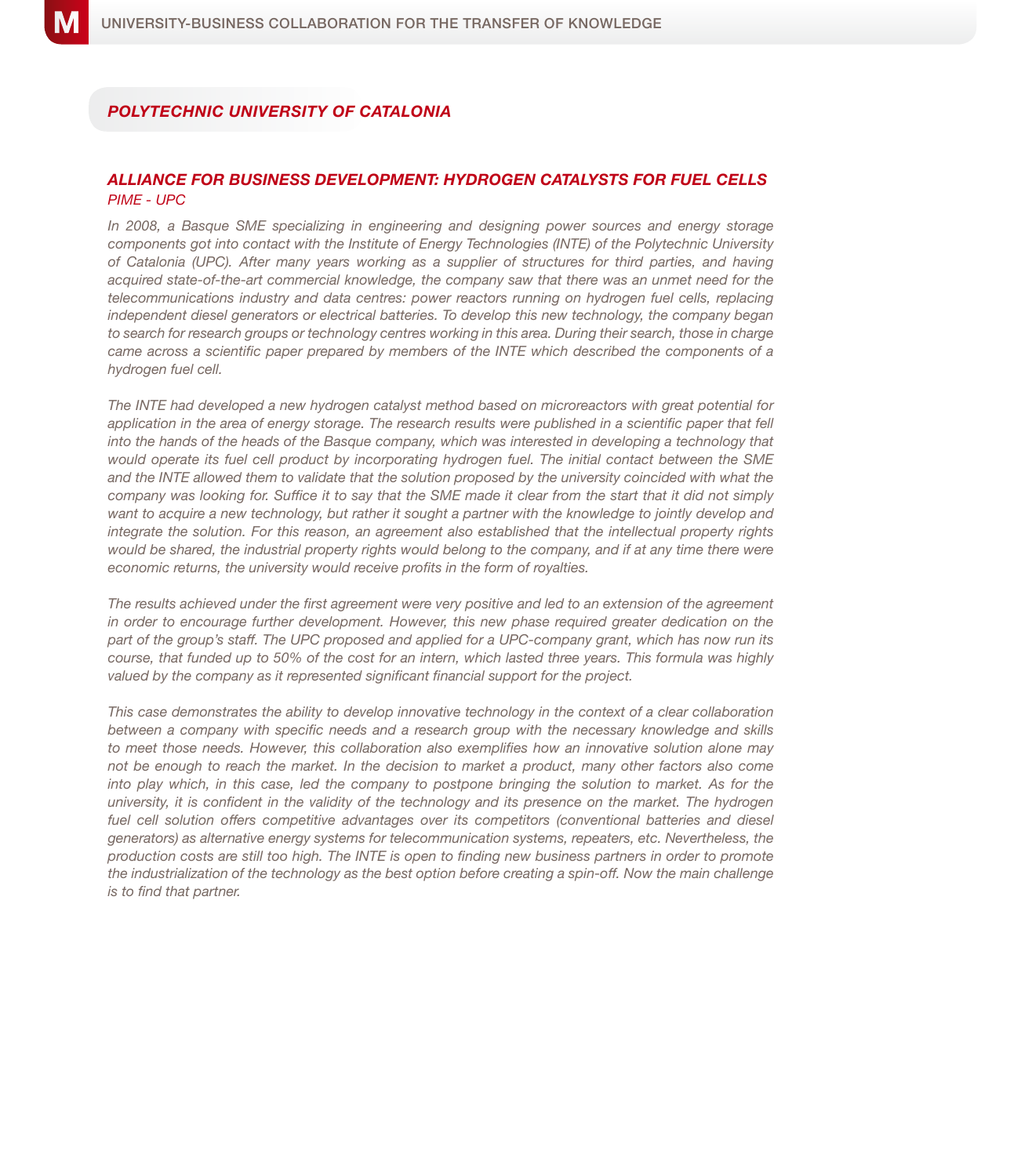## *Pompeu Fabra University*

## *Scientific solutions for commercial success*

#### *Yamaha - UPF*

*In 1997, Yamaha presented a challenge to the Audiovisual Institute (which was the seed of what would later become the Music Technology Research Group, MTG), which is associated with Pompeu Fabra University: karaoke was experiencing a golden age in Japan, and Yamaha, who occupied a leading role in the industry, planned to develop a solution that would allow any amateur to be able to sing like a professional singer. After two years, the project ended up with a prototype that was not economically feasible. However, in 1999 MTG posed a new challenge to Yamaha: a solution allowing amateur musicians or professionals who do not know how to sing to put their voices in songs through a voice synthesizer.* 

*In 2003, the first version of Vocaloid hit the market, but it was not until the second version was released in 2007, coinciding with the explosion in music idols based on virtual avatars and animation culture, that it became a resounding commercial success, ending up as one of Yamaha's star products. The appearance of Vocaloid on the market was a revolution in software applications for voice synthesis because it allowed for the creation of virtual singers and contributed to a new entertainment industry. Vocaloid is marketed as a 'singer in a box', and is designed to act as a replacement or substitute for the real singer. This approach has created an industry of its own, aimed at both professional and amateur musicians, and it allows other companies to use the voice synthesizer to record, create, and shape voices which are then made available to musicians.* 

*The collaboration between MTG and Yamaha began over 15 years ago. During this time, in addition to Vocaloid there have also been two or three other stable, though smaller, collaborative projects involving voice processing technologies. The collaboration method typically consists of two to three year-long projects in keeping with Yamaha's corporate strategy. The company has a clear business focus and its collaborations are based on service provision contracts. Furthermore, this consolidated relationship has led the MTG research group to act as an innovation consultant for Yamaha when analysing the company's strategies in the field of music applications in light of new technology involved in social networking, mobility, etc.*

*As a result of the main project and the accumulated know-how, new branches of research have emerged*  which MTG has independently developed, leading to the creation of a spin-off. This is dedicated to the *creation of voice and sound 'libraries' using voice processing technology developed by the research group*  with the Vocaloid voice synthesizer. The results and continuity of the collaboration is especially relevant, *particularly given the high degree of competition (both commercial and research) in the world of music and voice technology. However, the experience reminds us that although the relationship between universities and businesses is well established, it is always necessary to maintain excellence because a competitor could*  appear at any time that may jeopardize the collaboration. Likewise, the collaboration with Yamaha shows that *the university needs to recognize and facilitate an approach focusing on research in the area of engineering and service. A company like Yamaha is primarily focused on the development of commercial applications, and this is reflected in the timing of projects which are normally limited to two years of development. The challenge, for MTG in this case, is to meet the requirements, quality needs, and schedules demanded by the company.*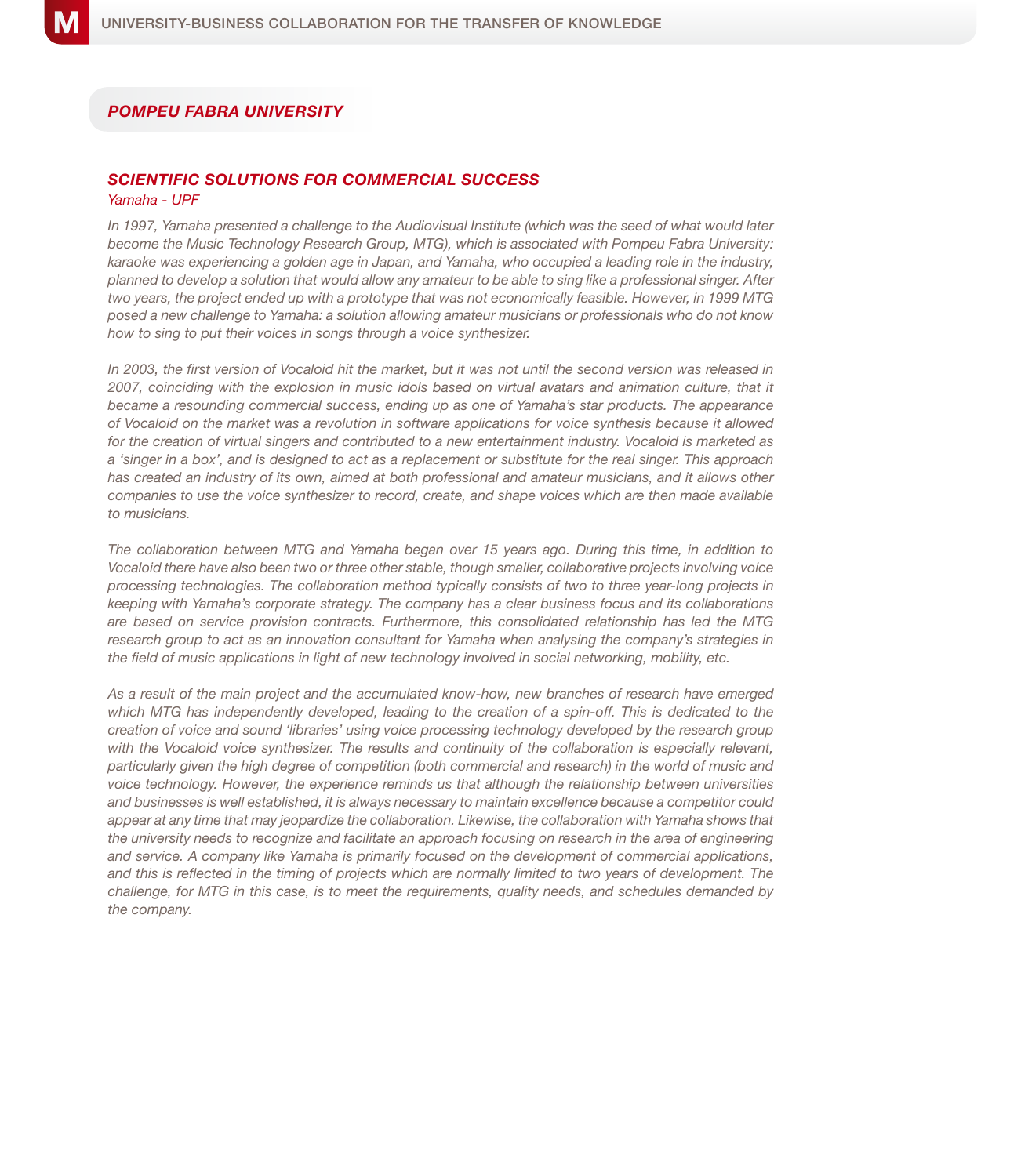### *University OF GIRONA*

#### *Competitive product on the market through innovation and leadership Institut de Diagnòstic per la Imatge - UdG*

*Reaction time is critical when an individual suffers a stroke. A fast and accurate diagnosis is necessary in order to ensure as few negative effects as possible in patients. In 2000, radiologists treating patients who had suffered from a cerebral infarction had to perform calculations by hand based on analyses of 30 or 40 medical images in order to detect damage. The response time to apply the necessary treatment could take up to 40 minutes. It was in this context that Dr. Pedraza from the Doctor Josep Trueta Hospital in Girona, a leading centre for the treatment of cerebral infarctions and member of the Institute of Diagnostic Imaging (IDI), and Dr. Imma Boada, a researcher from the Image and Graphics Lab (IGLab) of the University of Girona, were brought together.*

*The IDI is a public company, affiliated with CatSalut, and the first created under the provisions set forth in the law on health planning in Catalonia, with the primary mission of managing, administering, and executing diagnostic imaging and nuclear medicine services. The Image and Graphics Lab (IGLab) is a research group at the University of Girona and part of the Institute of Informatics and Applications and the Biomedical Research Institute of Girona. Since September 2010 it has been a TECNIO group under the name TIG (Graphics and Image Technology), a label awarded for the quality of the group's research and knowledge transfer. The research and knowledge transferred by the group mainly focuses on the fields of computer graphics and image processing.*

*The IDI and IGLab have initiated a collaboration agreement with the aim of developing and researching methods and tools to support and assist diagnostic imaging. A result of this cooperation is the creation of a multidisciplinary team that works to facilitate and optimize the tasks performed by diagnostic imaging professionals. The IDI states its needs and the IGLab applies the most advanced techniques in order to*  develop methods to meet those needs. The ability to develop custom tools using the most advanced research techniques while simultaneously meeting the needs of the specialists involved has become a *source of great potential for the team. It was from this collaboration that the Starviewer project was born.*

*Starviewer is a radiological viewer which integrates both basic and advanced features into a single platform*  to meet the needs of non-specialist doctors, specialist doctors who are not radiologists (such as trauma *specialists, surgeons, etc.), as well as radiologists themselves. Starviewer is available in different languages (Catalan, Spanish, and English), and is a multi-platform application (capable of running on Windows, GNU/ Linux, & Mac OS X). It has been validated by the IHE, supports the DICOM protocol (standard for medical imaging), and includes different profiles defined by the IHE (Integrating the Healthcare Enterprise), ensuring integration with any health information system: PACS (medical imaging archiving system), HIS (hospital information system) and RIS (radiology information system), among others. Starviewer offers a very strong competitive advantage due to its reduced costs, and this is why it is now installed in most hospital centres throughout Catalonia, with over 250 users. The Starviewer team, which consists of engineers, PhD computer science specialists, and physicians, is responsible for maintenance, user and technician training, and the ongoing development of the tool.* 

*The product has currently reached a high stage of robustness and stability which makes it very competitive. The economic and technical challenge is now to maintain product competitiveness and to meet the needs of radiologists. To this end, both project partners are exploring new ways internationalize and use the Starviewer, while also providing a public service at ICS hospitals. One such idea is the creation of a spin-off. They are currently preparing an open-source version which is slated for release in early 2015, thus making it accessible to a much larger number of hospital and research centres. The same group will be responsible for providing the necessary technical support.*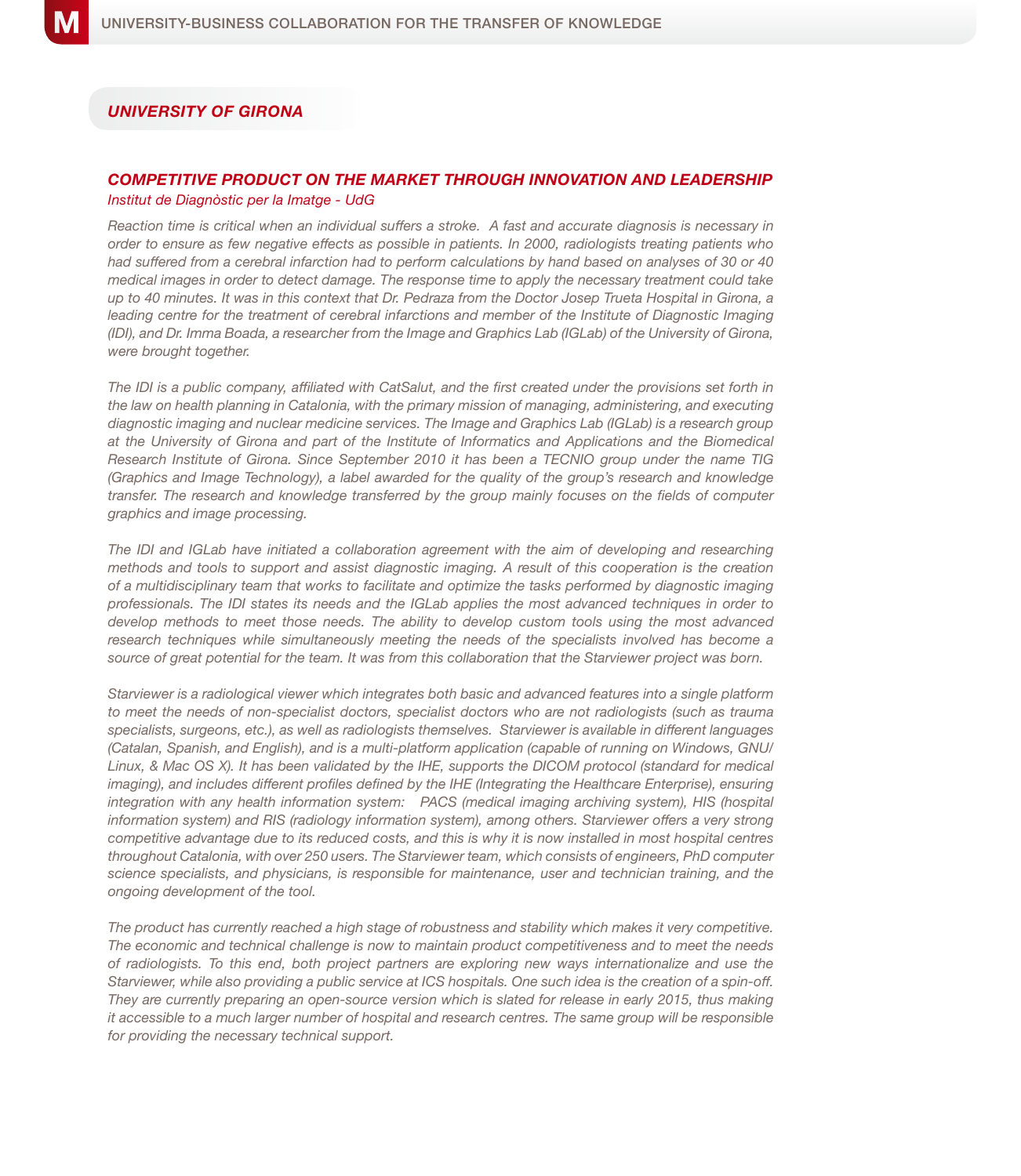### *University of Lleida*

## *Proven effectiveness in plant cultivation*

#### *Promisol S.A. - UdL*

*During the course of one of its research activities, the University of Lleida visited the company Promisol S.A., planting a seed that would yield its fruit several months later.* 

*One of Promisol S.A.'s most prominent products is Bioestim Plus, which promotes and enhances natural crop mechanisms against fungal pathogens, thus preventing diseases caused by oomycetes (fungi) such as Pythium and Phytophtora. The company has never had any doubts about the benefits of its product, and despite the fact that it is non-toxic and does not require laboratory approval, heads of the company felt it was important to have scientific verification and certification for the market.* 

*And thus a collaborative project began between the two organizations in 2009 which lasted three years and which aimed to study the effectiveness of the product Bioestim Plus. The study focused on comparing and examining whether this product results in better yield in the cultivation of horticultural plants, as well as greater responsiveness in such plants, when they are subjected to various environmental stress conditions, such as salinity or low temperatures.* 

*The earliest contact between the company's executives and the UOL led to a first collaboration agreement between the two entities. This agreement established the task of conducting tests and analyses at various stages in order to contrast and highlight the effectiveness of Bioestim Plus in the presence of plant pathogens*  while following scientific protocol. On the University of Lleida's end, the research was carried out by the *ETSEA Agricultural Ecobiotechnology Group. The various trials of the antifungal properties of Bioestim*  Plus conducted by the UOL certified and demonstrated the positive response of the products tested under *controlled production parameters. It was also possible to observe and improve specifications for the use of Bioestim Plus by defining new applications.*

Given the great results and successful coordination of the first agreement, a second agreement was signed *in 2011 with the intention of verifying if the product also had positive effects on fruit and vegetable crops subjected to environmental stress, as well as to determine if its components offered a competitive advantage*  to the treated plants. As with the first agreement, the results were superb and made it possible to specify the *applications in each case of environmental stress. With regard to management, the two agreements were structured around a work plan jointly defined by the scientific and technical teams of both organizations, as well frequent follow-up meetings by the technical team.*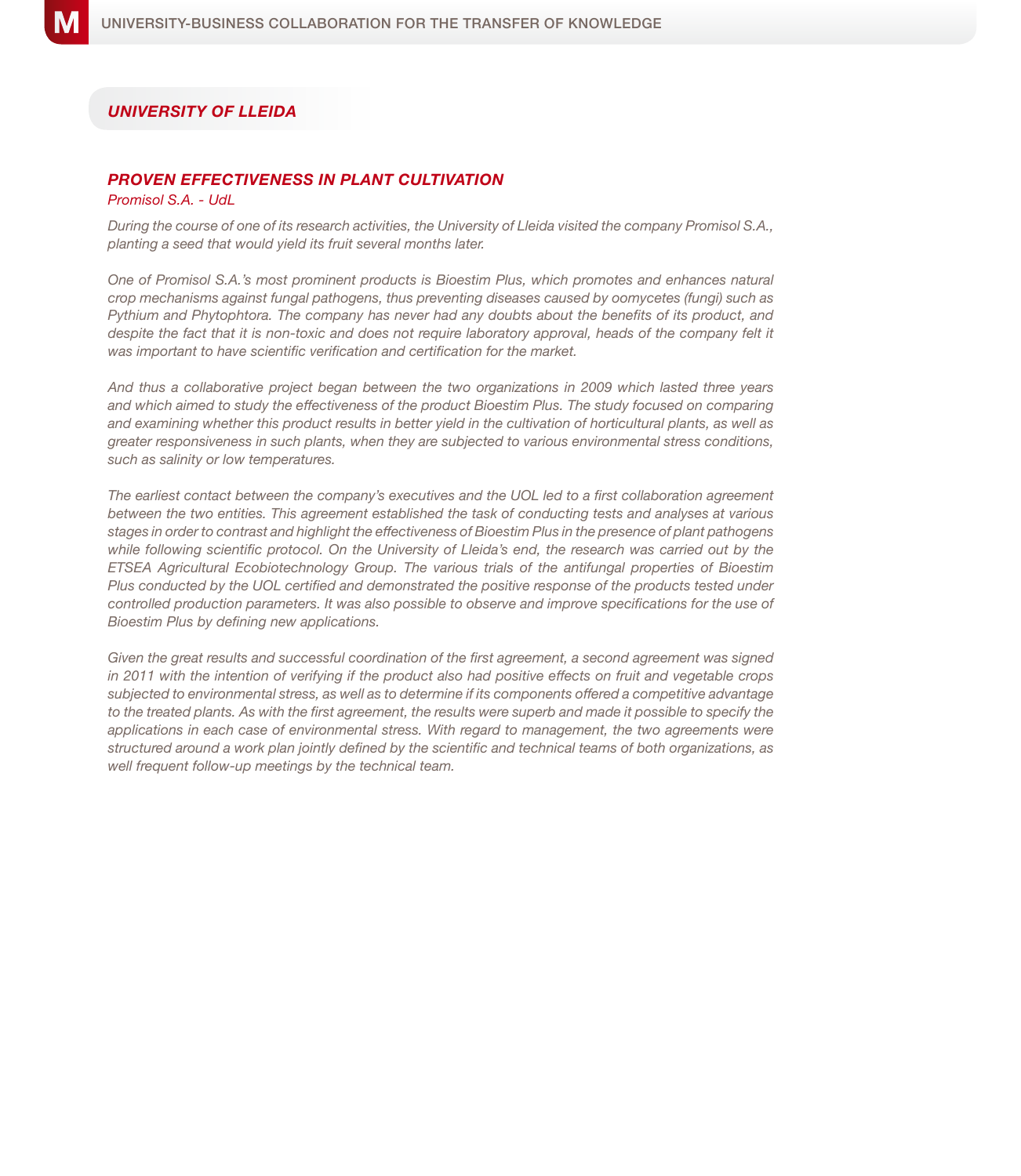## *Rovira i VirgilI University*

#### *Innovative technology for detecting infections Medcom Tech - URV*

*The company Medcom Tech S.A. (Medcom Tech) was founded in 2002 and focuses its efforts exclusively on the provision of innovative solutions and products, and in particular metallic implants, prosthetics and high-end devices for the fields of orthopaedics, traumatology and neurosurgery. In 2010, Medcom Tech joined the Alternative Stock Market (MAB) to access capital markets and achieve growth and investment, in accordance with its strategic plan. At the same time, the company began implementing strategic changes, directing its attention towards open innovation with the aim of incorporating new cutting-edge technology as a lever for future growth. Up until then, Medcom Tech had established a consolidated position in the market for orthopaedic surgery in Spain, Italy and Portugal, but in 2013 it became apparent that the company needed to change its business model, which was based on the provision of licensed products, to a model based on its own technology and proprietary products.*

*The commitment to open innovation got the company involved in projects being developed by Rovira i Virgili University (URV) and the Chemistry Technology Centre (CTQ), working with the Zeptonic research group (Plasmon and Ultradetection Group), led by Dr. Ramón A. Álvarez Puebla, a researcher of the ICREA (Catalan Institute for Research and Advanced Studies), in association with the CTQ. The research activities which drew the attention of Medcom Tech S.A. were those aimed at generating methods to identify the chemical components in liquids, research which is based on a system that makes it possible to know the origin of an infection through the instant detection of microorganisms, without having to perform repeated or unnecessary medical testing on patients. One of the basic needs associated with orthopaedic surgery is to reduce the occurrence of infections. It is estimated that 2% of patients who enter an operating theatre suffer infections, and that some 50,000 people in Europe die each year from complications related to hospital infections. But it is not just death from infection, but also complications which affect the quality of life of patients, especially the elderly, which makes it necessary to administer antibiotic treatments as well as other actions. Apart from the effects on patients, these complications also significantly impact hospital costs.*

*On the basis of this detection method, Medcom Tech and the URV set out to work on finding collaborative solutions and methods. Since the first meetings, during which time they verified and tested the robustness and reliability of the technology, a process began which lasted eight months to formalize the establishment of a new company, Medcom Advance S.A. (Medcom Advance), a spin-off of the URV, 75% of which is owned by Medcom Tech and 25% of which is distributed between the researcher responsible for the technology, Dr. Ramón A. Álvarez Puebla (10%), the URV (5%), the CTQ (5%), and the ICREA (5%). The process of creating a new company involved the signing of a new transfer agreement for the use of the technology. The objective was to create a joint venture between institutions and business. Currently, as of mid-2014, the project is in the development phase. Funding for this stage, which requires significant investment efforts, comes in large part from the private equity of Medcom Tech and, to a lesser extent, from loans from the CDTI (Centre for Industrial Technological Development).* 

*The project reflects the desire of institutions to bring the technologies developed by their researchers to*  society, in collaboration with the companies involved. In this regard, the company using the technology *sends royalties to the institutions holding the corresponding patents in accordance with the provisions of the transfer agreement for the use of the technology. However, Medcom Tech is convinced that the value of the product requires the involvement of the URV, as well as the other institutions, and for this reason all three organizations have decided to participate in the shareholding of the university spin-off Medcom Advance S.A., recognizing it as a corporate spin-off of the URV.*